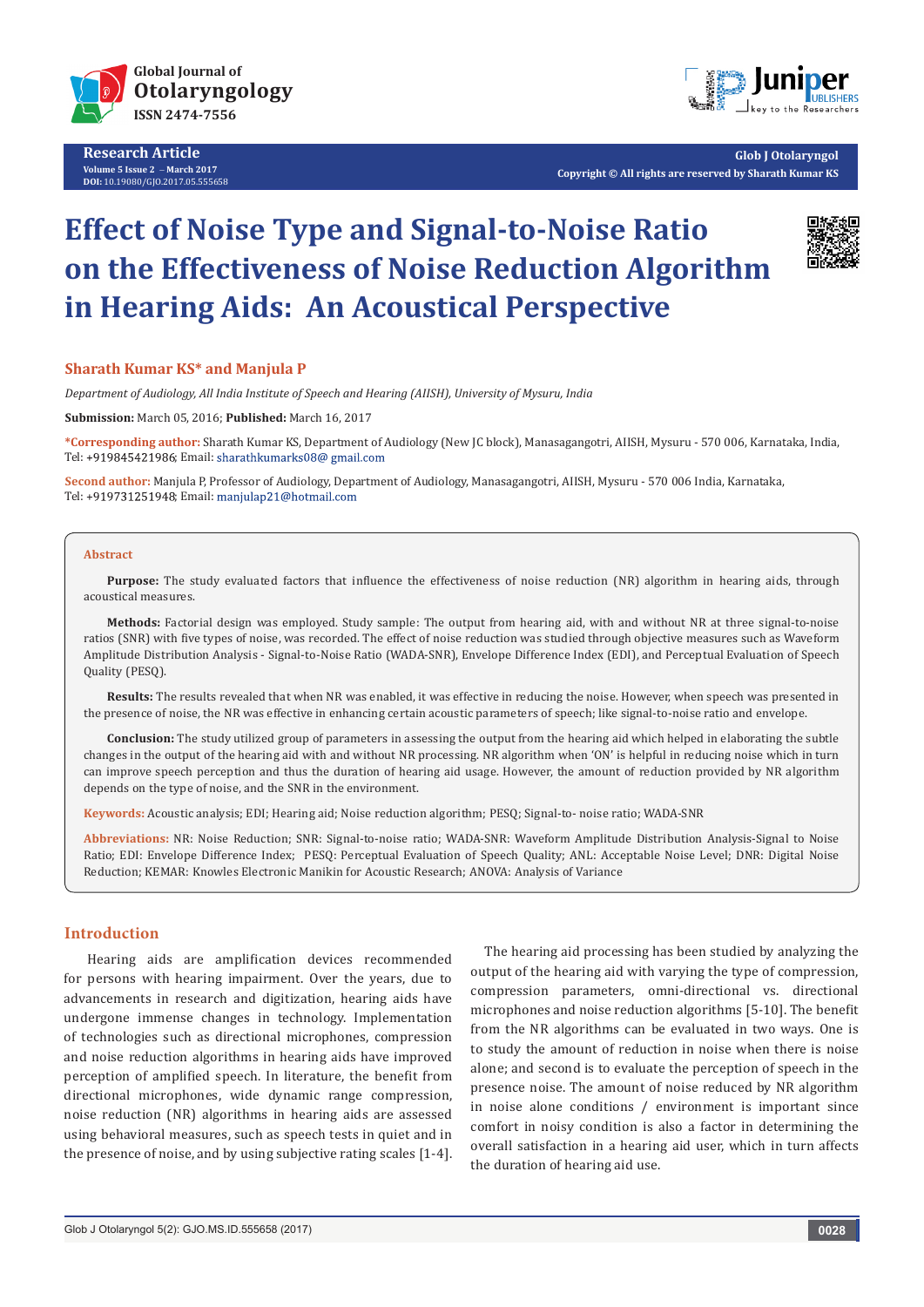The advanced signal processing algorithms within the hearing aid have found to affect the acoustics of the signal and also the quality of the signal [11,12]. In behavioral measures, the effect of hearing aid processed sound perception is evaluated by varying types of noise, signal to noise ratio, and many other parameters. In addition to this, client-related factors such as age, etiology of hearing loss, type, configuration of hearing loss and cognitive factors also play a role in perception of hearing aid processed speech. In order to assess the hearing aid processing alone, it is required to exclude these client-related factors. Studying the output from the hearing aid objectively through acoustical measures will help in understanding the changes occurring on the input signal due to digital signal processing [13]. It will also throw light on understanding the instrument functioning and working principle of different features of the hearing aid. In addition, these objective measures will aid in development of better signal processing strategies and algorithms by providing feedback on present strategies and algorithms.

The acceptable noise level (ANL) is one of the behavioral means used in the recent years to measure listening comfort in noise. The ANL is the maximum level of background noise that an individual is willing to accept while listening to speech. Research has shown that the use of directional microphone and NR algorithm can reduce the aided ANLs [14]. A study on the effect of digital noise reduction (DNR) on perception of aversive and annoying sounds using the ANL measure showed that the DNR has a positive impact by reducing the annoyance caused by traffic noise [15]. The authors concluded that it was valuable recommending the DNR feature for a person using a hearing aid. Thus, it becomes important also to evaluate the amount of noise reduced by NR algorithm. This can help in understanding the amount of noise that a NR algorithm is able to reduce; which in turn could increase the comfort in noise. This can be evaluated by presenting only noise and assessing the hearing aid output. This can be correlated to the amount of improvement in ANL, behaviorally.

The acoustical effect of the noise reduction in the hearing aid has been studied in the past [7,12,16-19]. In addition, literature also reveals that the acoustic measures of the hearing aid output have been studied for hearing aid parameters such as compression, noise reduction algorithms or with a combination of both [6-8,12,13,20,21]. However, there were many technical difficulties faced in separating the speech from noise. One of the techniques to study acoustical parameters of a hearing aid included a simple measure like estimation of signal-to-noise ratio [19]. Though the procedure was simple and basic, they had good predictive abilities [22]. In the due course of technical advancements, more computational models for measuring the acoustic output have emerged. Many MATLAB (Matrix Laboratory) based codes have emerged to assess the acoustical aspects of hearing aid output to improve the predictability of the signal-to-noise ratio (SNR), the envelope of the processed signal

and also the overall quality difference between the processed and unprocessed signal.

One among them being Waveform Amplitude Distribution Analysis - Signal-to-Noise Ratio (WADA-SNR) [23], that evaluated the performance of the Waveform Amplitude Distribution Analysis - Signal-to-Noise Ratio (WADA-SNR) algorithm, (an MATLAB based application) on signals corrupted by white noise, background music, and interfering speech. They reported that the WADA-SNR algorithm showed less bias and less variability with respect to the type of noise compared to the other standard SNR estimation methods. As SNR methods have good predictive abilities, this method was used in the present study to analyse the output from the hearing aid. The Envelope Detection Index (EDI), one of the MATLAB based methods to analyze the temporal properties of a signal, has gained popularity because it can be compared directly with the subjective performance [24]. The EDI offers a simple and convenient way to capture temporal distortion and to characterize temporal envelope change while studying various other effects [24]. Hence in the present study, EDI was considered as a temporal measure to assess the hearing aid output.

In addition, models based on loudness e.g. [25], estimation of excitation patterns e.g. [26] and many approaches based on psychoacoustic models e.g. [27] were developed. Some of the objective measures used multiple components to capture various aspects of signal quality to collectively improve the overall prediction [22]. One of such models is the Perceptual Evaluation of Speech Quality (PESQ) [28-30]. It has been shown in the literature that measures such as frequency weighted segmental SNR (fwseg SNR) and perceptual evaluation of speech quality (PESQ) have both been shown to predict perceived speech quality [19,31]. A few studies [31,32] have tested the PESQ measure in predicting speech intelligibility. High correlation (r  $= 0.9$ ;  $r = 0.77 - 0.79$  was reported for predicting intelligibility of consonants and sentences in noise. Hence, PESQ measure was considered in the present study to analyze the amount of quality change in the presence of different types of noise and SNRs. In the recent years, Kates and Arehart [33] developed the Hearing Aid Speech Quality Index (HASQI) which is specifically designed for individuals with hearing impairment and for hearing aid applications. The HASQI is an objective measure of quality, designed and validated to predict subjective quality for distorted speech [33].

Research studies focusing on the effectiveness of NR algorithm alone through acoustical measures would give directions for advancements to be made in the algorithms to improve the performance. In order to ascertain the effectiveness of NR algorithm on different types of noise and at different SNRs, five types of noise encountered in everyday situations and three SNRs (+5 dB, 0 dB and -5 dB SNRs) have been evaluated in the present study. Further, objective measures such as SNR estimation, temporal changes through WADA-SNR and EDI,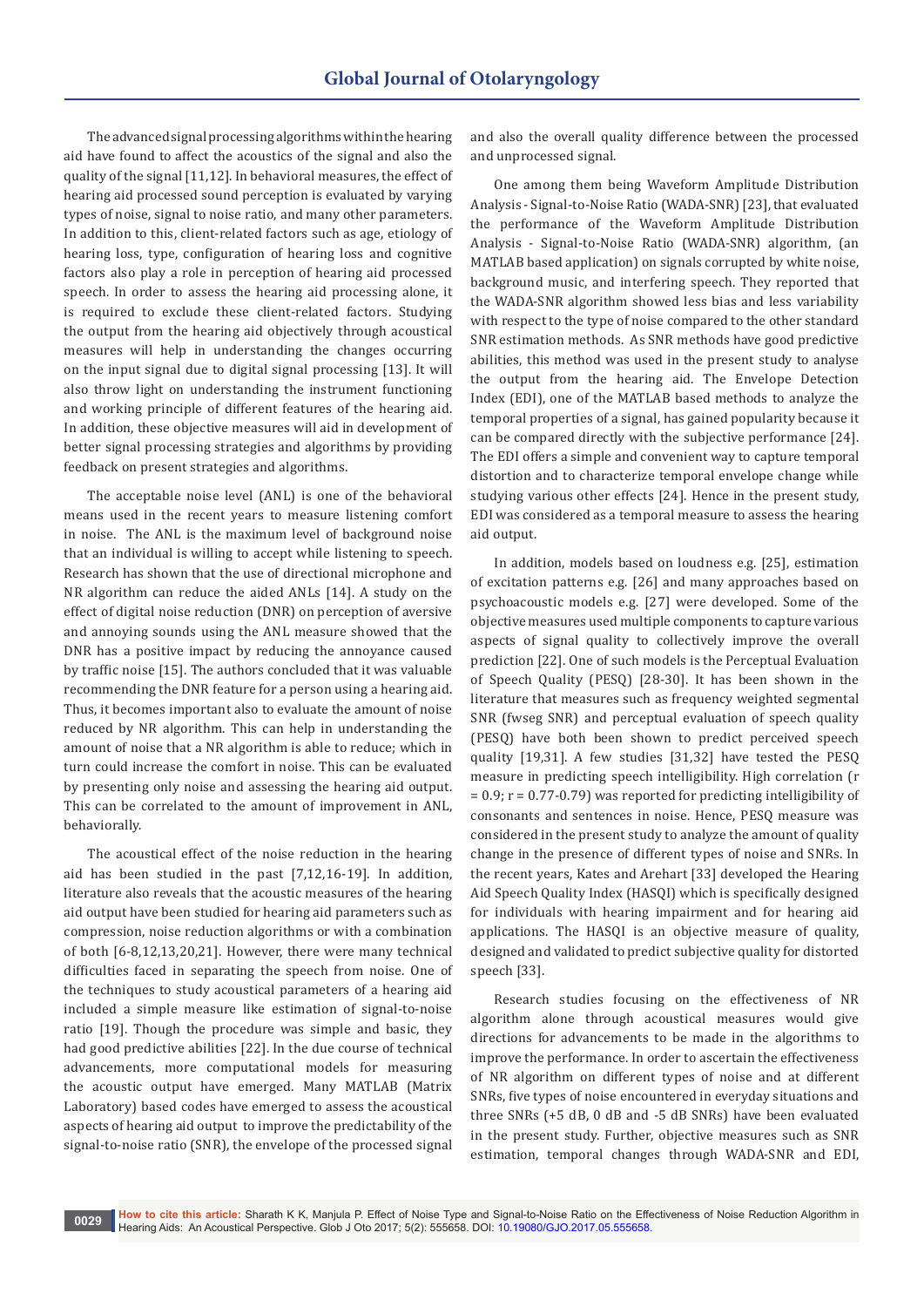and quality assessment through PESQ, have been employed in the present study to enumerate the amount of noise reduction. These measures tap different acoustical aspects which would bring about changes in perception of a speech signal. Thus, the aim of the present study was to analyze the acoustic changes brought about by NR algorithm in the hearing aid. This was verified by studying different variables such as different types of noise and SNRs, which could provide useful clues regarding the changes that are perceptible to listeners.

## **Materials and Methods**

The aim of the study was to evaluate the variables that would influence the effectiveness of noise reduction (NR) algorithm in hearing aids, through acoustical measures. The following method was adopted to study this.

#### **Stimuli**

One list containing ten recorded sentences from Kannada sentence lists developed by Geetha et al. [34] was used to study the effectiveness of NR algorithm in hearing aid. The types of noise included were speech babble (eight-talker speech babble recorded by Anitha & Manjula [35]), fan noise, traffic noise, cafeteria noise, and white noise. The traffic noise, fan noise and cafeteria noise were recorded using a Sound Level Meter (SLM; Bruel & Kjær Type 2270). The pre-polarized free-field microphone of the SLM was held approximately at one meter distance from the sound source. The traffic noise was recorded during the moderate traffic flow on a busy road of Mysuru city. Fan noise was recorded with a ceiling fan running at a moderate speed (speed '3' of the '5' levels on the fan regulator). Cafeteria noise was recorded in a busy café during the moderate crowd hours. Each noise sample was recorded for duration of 30 minutes. The recorded noises were then transferred to a personal computer and were edited and played via Adobe Audition software 3.0. The white noise was generated using the Adobe Audition software 3.0.

# **Procedure**

A commercially available digital behind-the-ear (BTE) hearing aid with a fitting range from mild to moderately-severe degree of hearing loss was selected. The selected hearing aid had eight channels with multi-channel noise reduction algorithm. This algorithm utilizes a modulation based noise detection and channel-wise noise reduction facility. The hearing aid was programmed through NOAH Link, using the NOAH software (version 4) and the hearing aid specific software that were installed in the personal computer. The audiogram was plotted in the NOAH software. The audiogram was simulated to mimic a sensorineural hearing loss with thresholds being 50 dB HL (both air-conduction or AC & bone-conduction or BC) at all audiometric frequencies. The hearing aid was programmed using the NAL-NL2 prescriptive formula. The hearing aid programming was set an acclimatization level appropriate to a new hearing aid user at the time of programming. Thus, at the time of programming the hearing aid, the 'first fit' settings was applied. The target gain

of the hearing aid ranged between 15 dB and 24 dB across the frequencies. The compression in the hearing aid was disabled. This was verified by performing an electroacoustic measurement of the programmed hearing aid. The microphone was set to omni-directional mode. This programmed BTE was considered for recording the output of the hearing aid when fitted on the ear of theKnowles Electronic Manikin for Acoustic Research (KEMAR).

The output from the hearing aid was recorded in the three conditions. They were:

**a) Speech Alone Condition:** Ten sentences presented at 65 dB SPL through a personal computer routed via Lynx Sound card and were recorded in the KEMAR microphone, without the hearing aid. The level was monitored using an SLM. This served as the reference 'unprocessed speech' for comparison with the two aided conditions.

**b) Noise Alone Condition:** Cafeteria noise, fan noise, speech babble, traffic noise and white noise were given individually as input to the hearing aid fitted to the KEMAR, at 65 dB A (LAeq). The hearing aid output at the ear of the KEMAR was recorded with NR algorithm of the hearing aid in 'ON' and 'OFF' conditions.

**c) Speech in Noise Condition:** The recorded sentence was presented through one loudspeaker kept at 0° Azimuth at one meter distance from the KEMAR; and noise through the second loudspeaker, also kept at 0° Azimuth at one meter distance from the KEMAR, simultaneously. The noise was presented for 15 seconds before the onset of speech in order to activate the noise reduction algorithm in the hearing aid. The noise levels were varied to get different input signal to noise ratios (+5, 0 and -5 dB) and the speech input level was kept constant at 65 dB (A). This was repeated for each of the different types of noise. The output of the hearing aid, with NR algorithm 'ON' and 'OFF', in the ear of the KEMAR was recorded for analysis.

# **Instrumental set-up for recording the output from the hearing aid.**

The G.R.A.S. 45BB KEMAR with the ear simulator RA0045 was placed at the center of the test room. The programmed BTE hearing aid was placed on the pinna of the KEMAR and the hearing aid was connected to the canal with an ear mold simulator. The recorded signal were presented through a personal computer routed via Lynx Sound card (Lynx AES 16 card, two Aurora 16 A to D convertor) and presented through two loudspeakers were mounted in front, adjacent to each other. The loudspeakers were at a distance of one meter from the KEMAR. The two loudspeakers were calibrated such that the output reaching the ear of KEMAR was same from both the loudspeakers. The speech was always presented through first loudspeaker and noise was always presented through the second loudspeaker. Block diagram 3 illustrates the block diagram of the instrumental set-up.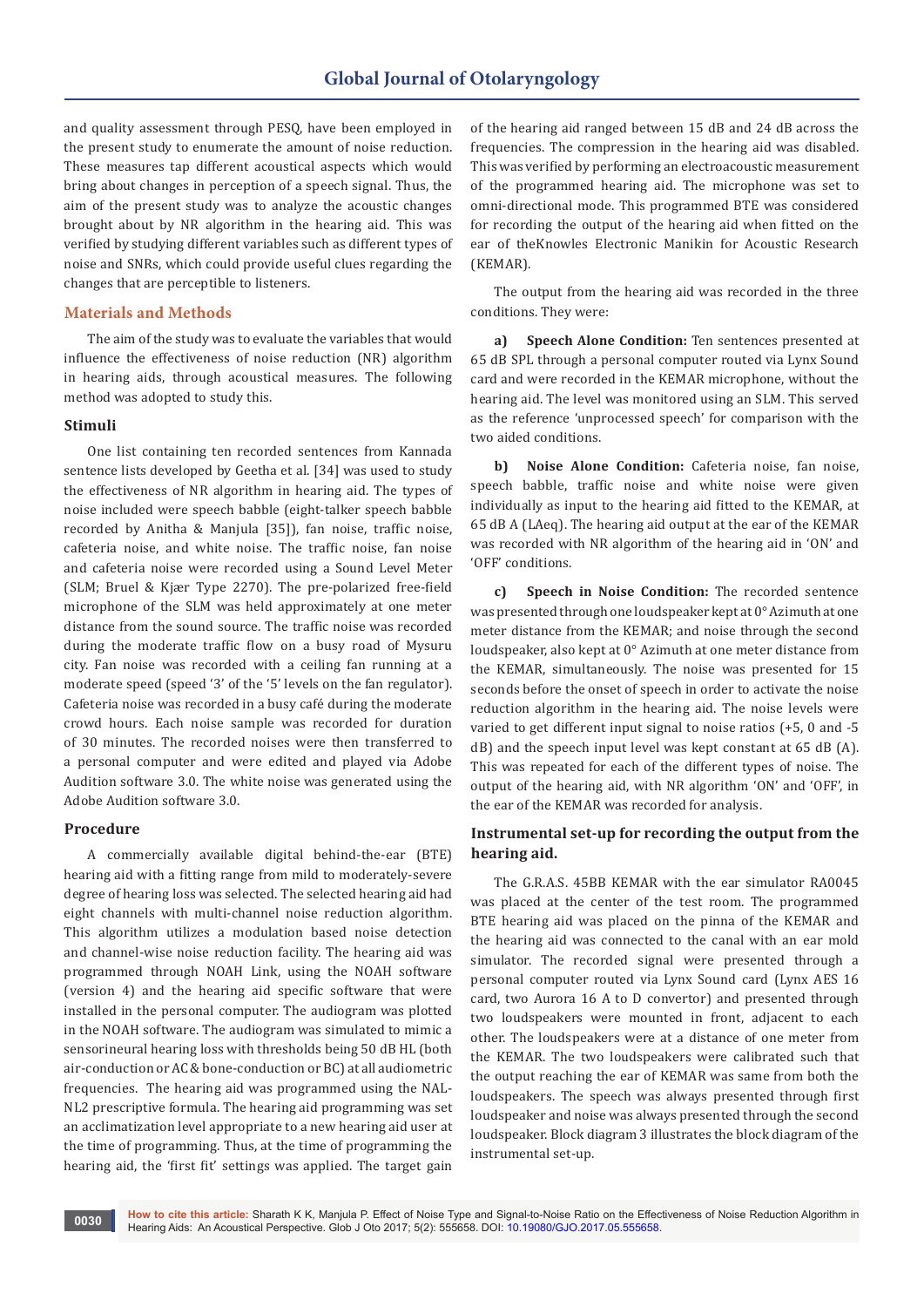The output from the hearing aid was picked up using  $\frac{1}{2}$ inch microphone (Type 40AG) located in the KEMAR, monitored, recorded, and stored using the sound analyzer (Brüel & Kjær Type 2270) (Figure 1). The level of the input signal was also monitored through Brüel & Kjær 2270 sound analyzer during the recording process.



#### **Analysis**

The hearing aid output was measured in three stimuli conditions. They are given below:

**a) Speech alone condition:** The recorded output from KEMAR microphone for ten sentences without hearing aid served as 'unprocessed' speech. This was considered as reference to be compared with recorded output from the hearing aid with NR algorithm 'ON' and NR algorithm 'OFF' settings.

**b) Noise alone condition:** The hearing aid output for the cafeteria noise, fan noise, speech babble, traffic noise and white noise were analysed using the virtual Sound Level Meter (SLM), a MATLAB code developed by Lanman [36]. Each type of noise was presented for 60 seconds. This code is based on graphic user interface. Total LAeq in dB (A) and LAeq at 90th percentile were calculated for each type of noise. This is the sound pressure level of noise level that exceeded for 90% of the measurement time. i.e., for 90% of the time, the noise level is above this measured level. The analysis of hearing aid output in the noise alone condition, with NR algorithm 'ON' and 'OFF' setting, was done for the middle 40 seconds duration out of the total 60 seconds of stimulus duration. It was evident from the spectral plot of the noise with the NR algorithm 'ON' condition that the NR algorithm was activated within 10 seconds of the stimulus onset. Hence, the duration was decided based on the spectral analysis of the NR processed output in noise alone condition. The difference between the LAeq values with NR algorithm 'ON' and NR algorithm 'OFF' provided the amount of reduction of noise brought about by the NR algorithm of a hearing aid. The value of overall LAeq and at 90th percentile in dB (A) were analysed and tabulated for NR algorithm 'ON' and NR algorithm 'OFF' conditions. The difference of LAeq values between NR algorithm 'ON' and NR algorithm 'OFF' was also computed and tabulated. This was done for each type of noise.

 It is well documented that speech perception in noise depends on many factors. Of those factors, the overall signal envelope preserved in the presence of noise, SNR and the acoustic quality of speech in the presence of noise play role in perception of the speech signal [12]. To tap these features of speech, the WADA-SNR, EDI and PESQ were estimated.

Waveform Amplitude Distribution Analysis (WADA), given by Kim and Stern [23], was used to estimate the SNR, henceforth referred to as WADA-SNR. The measurement procedure was incorporated in a MATLAB code developed by Ellis [37], version 0.3. This code automatically calculates the SNR in dB by comparing the sentences recorded in the presence of noise, while the NR algorithm was enabled and disabled.

Perceptual Evaluation of Speech Quality (PESQ) is an objective method for predicting the subjective quality of speech. This was developed by the International Telephone Union (ITU) for assessing the sound quality in telephone systems. The PESQ predicts how close the target signal is in terms of its quality, in comparison to the original signal. In the present study, the comparison has been done between speech in noise with NR algorithm 'ON' and the unprocessed speech. The comparison was done also for speech in noise with NR algorithm 'OFF' and the unprocessed speech. The PESQ provides a value between 0 and 4.5. If the value is 4.5, then the target speech is same as unprocessed speech in terms of quality. This measurement procedure was incorporated in a MATLAB code developed by Ellis [37], version 0.3. This code automatically provided the mean opinion scores (MOS) for PESQ.

Envelope Difference Index (EDI) is a non-standardized MATLAB code based on the method given by Fortune et al. [38] was used to calculate the EDI. The EDI, being a temporal measure, was used to evaluate how close the two signals are in their envelope. The EDI values range from 0 to 1. The value of 0 indicates perfectly similar envelopes and the value of '1' indicates completely dissimilar envelopes. The envelopes between speech in noise with NR algorithm 'ON' condition and the unprocessed speech; and speech in noise with NR algorithm 'OFF' and the unprocessed speech were compared in order to obtain the EDI.

The above parameters were assessed for all the ten sentences in the presence of each of the five types of noise viz., cafeteria noise, fan noise, speech babble, traffic noise and white noise; that were recorded from the hearing aid at three input SNRs viz., -5, 0 and +5 dB. This gave rise to a total of thirty conditions for analyses viz., five types of noise x three input SNRs x two NR algorithm settings.

# **Results**

The results have been given under noise alone condition and speech in noise conditions.

#### **Noise Alone Condition**

The hearing aid output for noise alone condition for five types of noise (cafeteria, fan, speech babble, traffic and white noise) in terms of mean value of overall LAeq and LAeq at 90th percentile in dB (A), with NR algorithm 'ON' and NR algorithm 'OFF', were tabulated and subjected to statistical analyses. The mean values of overall LAeq and 90th percentile LAeq for different types of noise were tabulated. The results are given in Table 1.

**How to cite this article:** Sharath K K, Manjula P. Effect of Noise Type and Signal-to-Noise Ratio on the Effectiveness of Noise Reduction Algorithm in Hearing Aids: An Acoustical Perspective. Glob J Oto 2017; 5(2): 555658. DOI: [10.19080/GJO.2017.05.555658.](http://dx.doi.org/10.19080/GJO.2017.05.555658) **<sup>0031</sup>**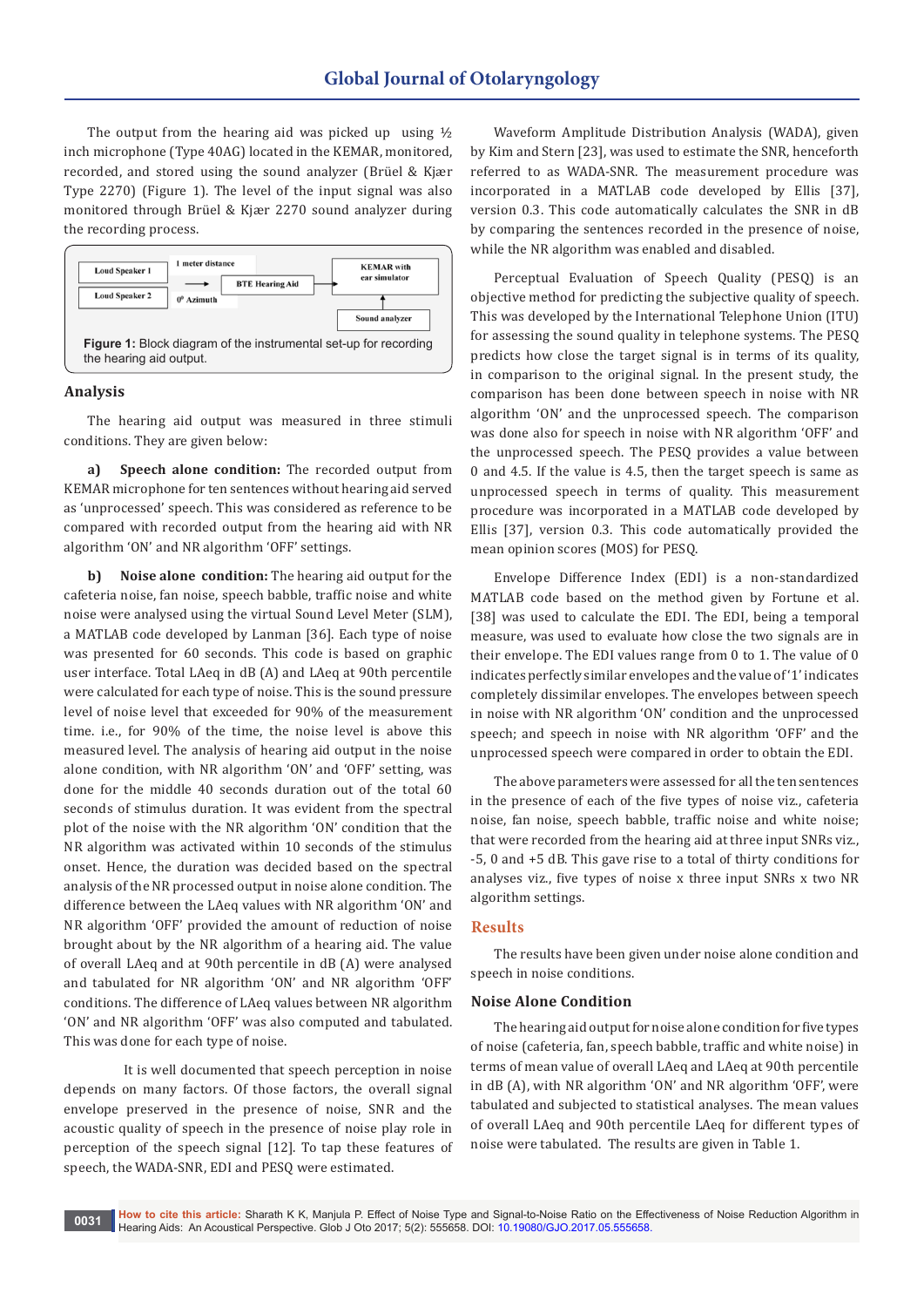| <b>Types of noise</b> | NR algorithm 'ON'            |                                        |                              | NR algorithm 'OFF'                     | Difference in LAeq (dB)<br>with NR Algorithm-on Vs.<br>NR algorithm-off |                         |
|-----------------------|------------------------------|----------------------------------------|------------------------------|----------------------------------------|-------------------------------------------------------------------------|-------------------------|
|                       | <b>Overall LAeq</b><br>(dBA) | LAeq<br>(dBA)<br>at 90th<br>percentile | <b>Overall LAeq</b><br>(dBA) | LAeq<br>(dBA)<br>at 90th<br>percentile | <b>Overall LAeq</b>                                                     | LAeq 90th<br>percentile |
| Cafeteria noise       | 61.1                         | 56.5                                   | 63.4                         | 60.7                                   | 2.3                                                                     | 4.0                     |
| Fan noise             | 60.1                         | 58.0                                   | 63.3                         | 61.5                                   | 3.1                                                                     | 3.5                     |
| Speech babble         | 62.8                         | 58.9                                   | 63.2                         | 60.4                                   | 0.4                                                                     | 1.5                     |
| Traffic noise         | 63.7                         | 51.8                                   | 64.1                         | 59.1                                   | 0.4                                                                     | 7.3                     |
| White noise           | 59.8                         | 59.4                                   | 64                           | 63.6                                   | 4.2                                                                     | 4.2                     |

**Table 1:** Overall LAeq (in dB A) and 90th percentile LAeq (in dB A) and difference LAeq in dB for an input of 65 dB SPL for five different types of noise, with NR algorithm 'ON' and NR algorithm 'OFF'.

From Table 1, it can be noted that the mean overall and  $90<sup>th</sup>$ percentile LAeq values in dB (A) for NR algorithm 'ON' condition was lower than that for NR algorithm 'OFF' condition, for all types of noise. This difference between the two hearing aid conditions was more in the 90<sup>th</sup> percentile values. From this, it can be inferred that there is an effective reduction in the level of noise when NR of the hearing aid was enabled.

# **Speech in Noise Condition**

The hearing aid output for speech in noise condition with NR algorithm 'ON' and NR algorithm 'OFF' was evaluated using WADA-SNR, PESQ and EDI measures. The mean and standard deviation for WADA-SNR (Table 2), PESQ (Table 3) and EDI (Table 4) for ten sentences, for five types of noise, three input SNRs for NR algorithm 'ON' and NR algorithm 'OFF' conditions have been tabulated. These tables also depict the difference in the mean WADA-SNR, PESQ and EDI values between the NR algorithm 'ON' and 'OFF' conditions.

From Table 2, Table 3 and Table 4 it can be observed that the mean values for WADA-SNR, PESQ and EDI parameters in NR algorithm 'ON' and NR algorithm 'OFF' for +5, 0 and -5 dB input SNRs follow a pattern. When the input SNR was high: the signal to noise ratio at the output was also high as revealed by values of WADA-SNR; the output from the hearing aid was more corresponding to the unprocessed signal (clear speech) as depicted by PESQ values, and the envelope of the signal was represented better as shown by EDI values.

In addition, there were differences in mean values for WADA-SNR, PESQ and EDI parameters at +5, 0 and -5 dB input SNRs between NR algorithm 'ON' and NR algorithm 'OFF' conditions. Also, there is a definite improvement from NR as evident from the difference mean values (∆) of WADA-SNR, PESQ and EDI. It can also be seen that with higher input SNR, there was a greater improvement observed from NR. The amount of benefit from NR varied for each type of noise, though the input SNR remained the same, i.e., cafeteria noise at +5 dB and fan noise at +5 dB do not have similar improvements in SNR at the output of the hearing aid. Similar results were obtained for EDI. The NR algorithm 'ON' condition had lower EDI values compared to NR algorithm 'OFF' condition. The lower EDI values, in NR algorithm 'ON' condition in comparison with unprocessed speech, signify closer resemblance of the processed and unprocessed signal. This was also evident from difference EDI values (∆EDI). As seen for WADA-SNR, in the NR algorithm 'ON' condition, the amount of improvement in signal envelope (EDI) varied for each type of noise, at comparable input SNR values. The PESQ values also revealed a pattern that was similar to the values of WADA-SNR and EDI.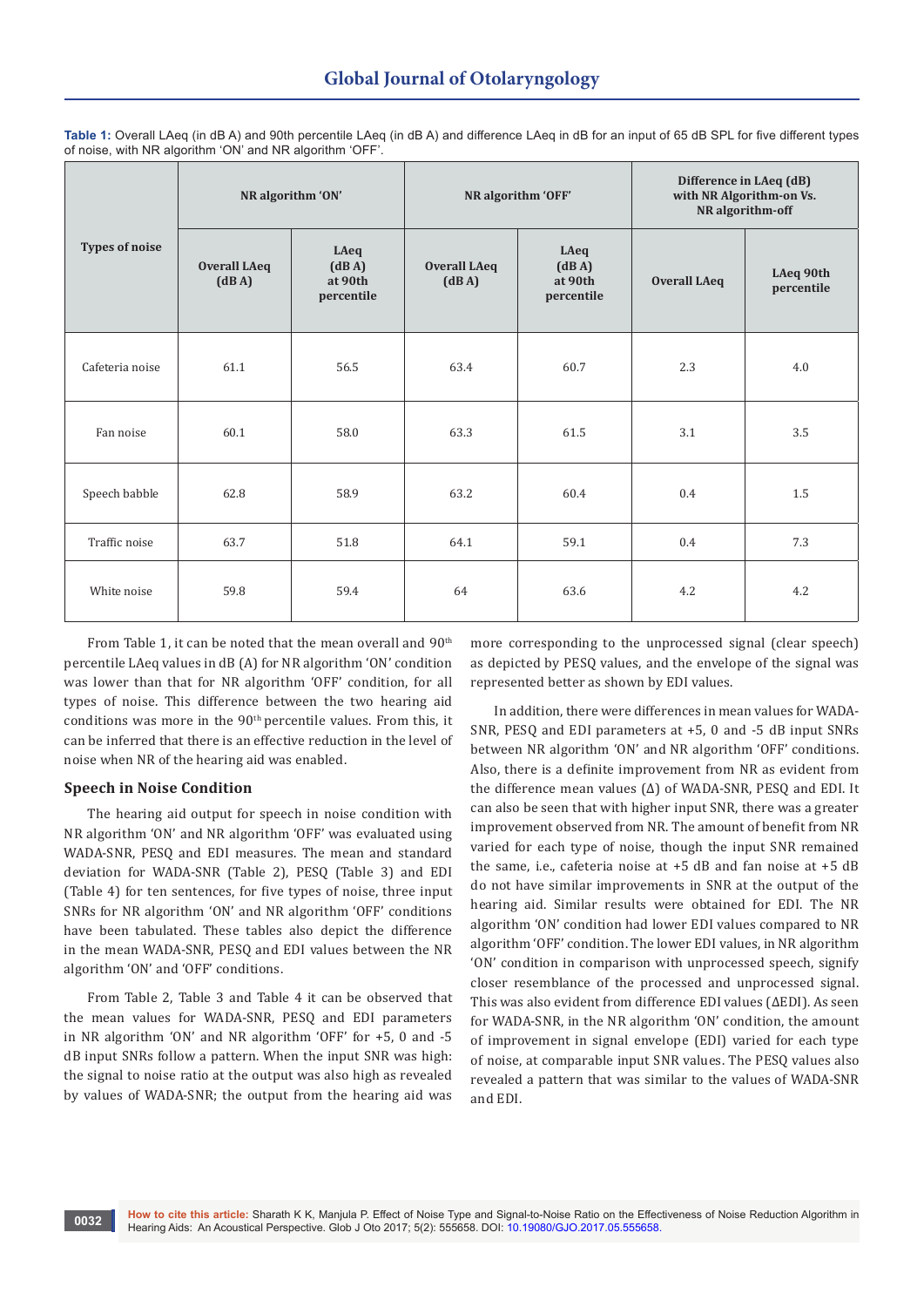**Table 2:** Mean, standard deviation and difference values for WADA-SNR, for five types of noise and three input SNRs, in NR algorithm 'ON' and NR algorithm 'OFF' conditions.

| <b>Types of noise</b> |                  |       | <b>Difference</b> |                    |                             |                                                     |
|-----------------------|------------------|-------|-------------------|--------------------|-----------------------------|-----------------------------------------------------|
|                       | Input            |       | NR algorithm 'ON' | NR algorithm 'OFF' | between WADA-<br><b>SNR</b> |                                                     |
|                       | <b>SNR</b>       | Mean  | <b>SD</b>         | Mean               | <b>SD</b>                   | (dB)<br>NR algorithm-<br>on Vs. NR<br>algorithm-off |
|                       | $+5$             | 12.76 | 1.99              | 5.66               | 1.30                        | 7.1                                                 |
| Cafeteria noise       | $\overline{0}$   | 8.13  | 2.07              | 1.99               | 1.31                        | 6.14                                                |
|                       | $-5$             | 3.57  | 2.20              | $-1.25$            | 1.45                        | 4.82                                                |
|                       | $+5$             | 12.34 | 2.00              | 4.86               | 1.37                        | 7.48                                                |
| Fan noise             | $\boldsymbol{0}$ | 6.93  | 1.53              | 0.91               | 1.29                        | 6.02                                                |
|                       | $-5$             | 0.44  | 1.80              | $-2.83$            | 1.26                        | 3.27                                                |
|                       | $+5$             | 11.54 | 1.60              | 5.12               | 1.25                        | 6.42                                                |
| Speech babble         | $\overline{0}$   | 3.65  | 2.59              | 1.75               | 1.25                        | 1.9                                                 |
|                       | $-5$             | 0.73  | 2.70              | $-0.70$            | 1.00                        | 1.43                                                |
| <b>Traffic Noise</b>  | $+5$             | 16.09 | 2.29              | 7.78               | 1.64                        | 8.31                                                |
|                       | $\boldsymbol{0}$ | 12.65 | 3.22              | 4.98               | 2.31                        | 7.67                                                |
|                       | $-5$             | 9.83  | 3.48              | 2.75               | 3.50                        | 7.08                                                |

**Table 3:** Mean, standard deviation and difference values for PESQ, for five types of noise and three input SNRs between NR algorithm 'ON' and NR algorithm 'OFF'.

|                       |                  |      | Difference PESQ   |      |                    |                                |
|-----------------------|------------------|------|-------------------|------|--------------------|--------------------------------|
| <b>Types of noise</b> | <b>Input SNR</b> |      | NR algorithm 'ON' |      | NR algorithm 'OFF' | between NR<br>algorithm-on Vs. |
|                       |                  | Mean | <b>SD</b>         | Mean | <b>SD</b>          | NR algorithm-off               |
|                       | $+5$             | 2.39 | 0.20              | 2.20 | 0.23               | 0.19                           |
| Cafeteria noise       | $\overline{0}$   | 2.03 | 0.23              | 1.87 | 0.34               | 0.16                           |
|                       | $-5$             | 1.44 | 0.47              | 1.44 | 0.24               | $\overline{0}$                 |
|                       | $+5$             | 2.33 | 0.21              | 2.17 | 0.24               | 0.16                           |
| Fan noise             | $\overline{0}$   | 2.01 | 0.26              | 1.91 | 0.28               | 0.1                            |
|                       | $-5$             | 1.55 | 0.57              | 1.81 | 0.12               | $-0.26$                        |
|                       | $+5$             | 2.25 | 0.21              | 2.18 | 0.21               | 0.07                           |
| Speech babble         | $\overline{0}$   | 1.95 | 0.29              | 1.95 | 0.24               | $\overline{0}$                 |
|                       | $-5$             | 1.30 | 0.51              | 1.47 | 0.40               | $-0.17$                        |
|                       | $+5$             | 2.60 | 0.33              | 2.51 | 0.22               | 0.09                           |
| <b>Traffic Noise</b>  | $\overline{0}$   | 2.20 | 0.32              | 2.23 | 0.21               | $-0.03$                        |
|                       | $-5$             | 1.89 | 0.27              | 1.98 | 0.22               | $-0.09$                        |
|                       | $+5$             | 2.72 | $0.15\,$          | 2.65 | 0.17               | 0.07                           |
| White noise           | $\boldsymbol{0}$ | 2.33 | 0.16              | 2.42 | 0.16               | $-0.09$                        |
|                       | $-5$             | 2.04 | 0.19              | 2.22 | 0.15               | $-0.18$                        |

Note. The range of PESQ value is from 0 to 4.5; higher the value, better the perceived quality.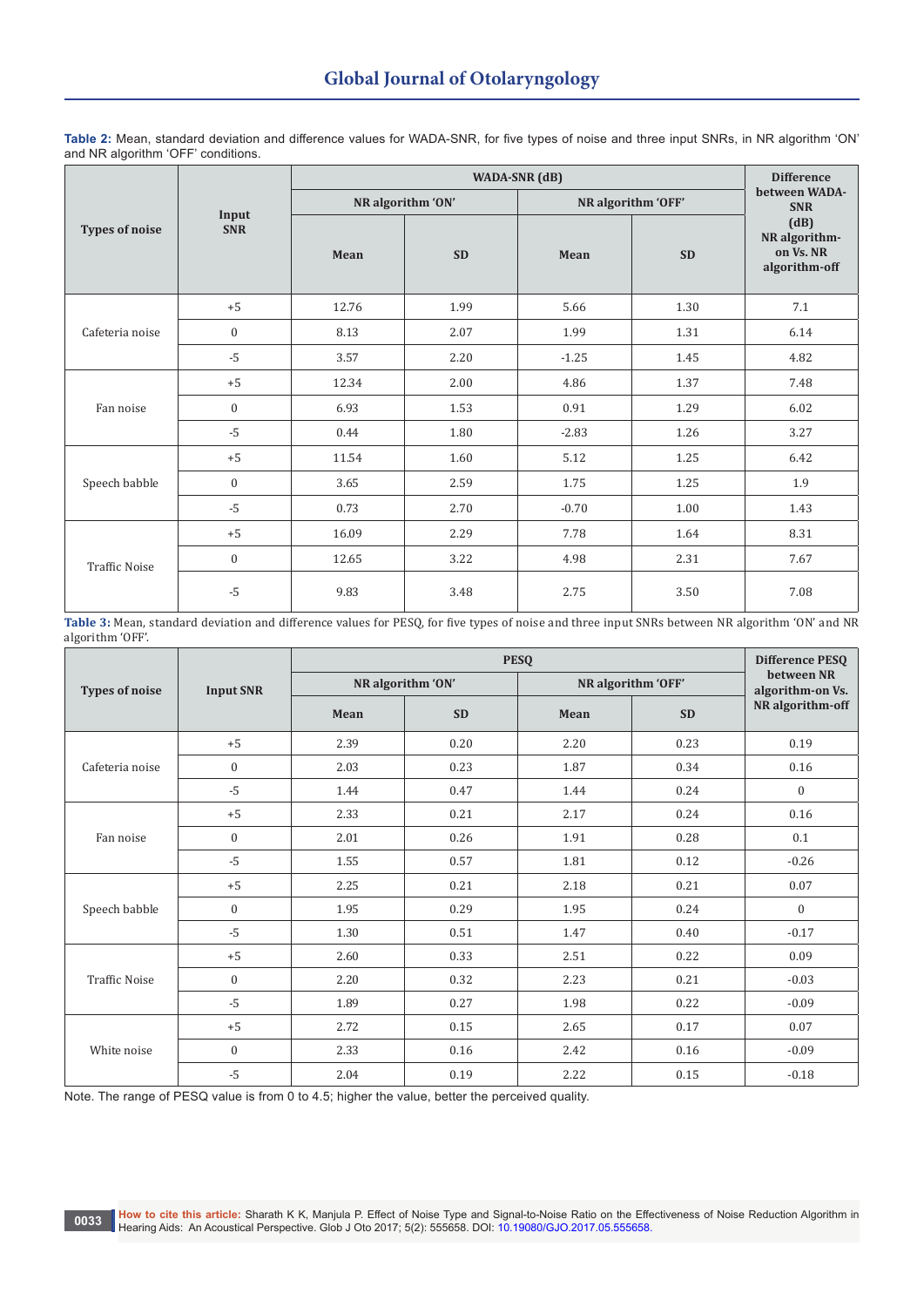|                         | Input            |                   | Difference in EDI |                    |                            |               |
|-------------------------|------------------|-------------------|-------------------|--------------------|----------------------------|---------------|
| <b>Types of noise</b>   | <b>SNR</b>       | NR algorithm 'ON' |                   | NR algorithm 'OFF' | between NR<br>algorithm-on |               |
|                         |                  | Mean              | <b>SD</b>         | Mean               | <b>SD</b>                  | Vs. NR        |
|                         |                  |                   |                   |                    |                            | algorithm-off |
|                         | $+5$             | 0.15              | 0.03              | 0.17               | 0.03                       | $-0.02$       |
| Cafeteria noise<br>(CN) | $\mathbf{0}$     | 0.20              | 0.03              | 0.24               | 0.03                       | $-0.04$       |
|                         | $-5$             | 0.27              | 0.03              | 0.29               | 0.03                       | $-0.02$       |
|                         | $+5$             | 0.14              | 0.01              | 0.17               | 0.04                       | $-0.03$       |
| Fan noise (FN)          | $\boldsymbol{0}$ | 0.18              | 0.03              | 0.24               | 0.04                       | $-0.06$       |
|                         | $-5$             | 0.26              | 0.03              | 0.30               | 0.03                       | $-0.04$       |
|                         | $+5$             | 0.15              | 0.01              | 0.19               | 0.03                       | $-0.04$       |
| Speech babble<br>(SB)   | $\mathbf{0}$     | 0.24              | 0.03              | 0.25               | 0.03                       | $-0.01$       |
|                         | $-5$             | 0.30              | 0.03              | 0.31               | 0.03                       | $-0.01$       |
|                         | $+5$             | 0.16              | 0.05              | 0.17               | 0.03                       | $-0.01$       |
| Traffic Noise (TN)      | $\mathbf{0}$     | 0.22              | 0.06              | 0.24               | 0.02                       | $-0.02$       |
|                         | $-5$             | 0.30              | 0.41              | 0.30               | 0.02                       | $\mathbf{0}$  |
|                         | $+5$             | 0.13              | 0.01              | 0.19               | 0.03                       | $-0.06$       |
| White noise (WN)        | $\mathbf{0}$     | 0.18              | 0.03              | 0.26               | 0.03                       | $-0.08$       |
|                         | $-5$             | 0.26              | 0.04              | 0.30               | 0.03                       | $-0.04$       |

**Table 4:** Mean, standard deviation and difference values for EDI for five types of noise and three SNRs in NR algorithm 'ON' and NR algorithm 'OFF', averaged for ten sentences.

Note. The range of EDI value is from 0 to 1. Higher the value, poorer is the measure.

In order to test if the data on WADA-SNR, EDI and PESQ were normally distributed, Kolmogorov-Smirnov Z-test of normality was done. The results revealed that the data were normally distributed (p>0.05) within each noise and SNRs for all parameters across ten sentences. To know whether the trend was significantly different for NR algorithm, type of noise and input SNR for WADA-SNR, PESQ and EDI, averaged for the ten sentences, repeated measures multivariate analysis of variance (MANOVA) was done.

The results of repeated measures MANOVA revealed a significant main effect across the variables. However, main effect was not observed for NR algorithm (between NR algorithm 'ON' and 'OFF') in PESQ parameter and for Noise (across five different types of noise) in EDI parameter. There was an interaction between NR algorithm, noise and three input SNRs for WADA-SNR, PESQ and EDI parameters. Interaction was seen for all the conditions except for NR algorithm \*Noise and NR algorithm\*Noise\*SNR in PESQ parameter. Table 5 gives the main effects and interaction for NR, type of noise and input SNR for WADA-SNR, PESQ and EDI averaged for the ten sentences.

**Table 5:** Main effects and interaction for NR algorithm, type of noise and input SNR for WADA-SNR, PESQ and EDI, averaged for the ten sentences as revealed on MANOVA.

| <b>MAIN EFFECT AND</b><br><b>INTERACTION</b> | <b>WADA-SNR</b> |              |                | <b>PESO</b>  | <b>EDI</b>    |              |  |
|----------------------------------------------|-----------------|--------------|----------------|--------------|---------------|--------------|--|
|                                              | $F$ (df, ERROR) | $\mathbf{P}$ | F (df, ERROR)  | $\mathbf{P}$ | F (df, ERROR) | $\mathbf{P}$ |  |
| NR algorithm                                 | 605.13(1, 9)    | $0.000*$     | 0.002(1, 9)    | 0.962        | 53.33(1, 9)   | $0.000*$     |  |
| Noise                                        | 28.61 (4, 36)   | $0.000*$     | 34.61 (4, 36)  | $0.000*$     | 1.80(4, 36)   | 0.20         |  |
| <b>SNR</b>                                   | 801.81(2, 18)   | $0.000*$     | 241.78 (2, 18) | $0.000*$     | 997.16 (2,18) | $0.000*$     |  |
| NR algorithm*<br>Noise                       | 44.95 (4, 36)   | $0.000*$     | 2.89(4, 36)    | 0.059        | 25.75(4, 36)  | $0.000*$     |  |
| NRalgorithm* SNR                             | 54.90 (2,18)    | $0.000*$     | 15.05(2,18)    | $0.002*$     | 10.92(2,18)   | $0.005**$    |  |
| Noise *SNR                                   | 24.46 (8,72)    | $0.000*$     | 4.39(8, 72)    | $0.031**$    | 4.53(8.72)    | $0.009**$    |  |
| $NR$ algorithm <sup>*</sup><br>Noise*SNR     | 13.88 (8,72)    | $0.000*$     | 0.75(8, 72)    | 0.517        | 5.84 (8, 72)  | $0.002**$    |  |

Note. \*indicates significance at 0.001 (p<0.001); \*\*indicates significance at 0.05 (p<0.05).

**How to cite this article:** Sharath K K, Manjula P. Effect of Noise Type and Signal-to-Noise Ratio on the Effectiveness of Noise Reduction Algorithm in How to cite this article: Sharath K.K., Manjula P. Effect of Noise Type and Signal-to-Noise Ratio on the Effect of Noise 1, Hearing Aids: An Acoustical Perspective. Glob J Oto 2017; 5(2): 555658. DOI: 10.19080/GJO.2017.05.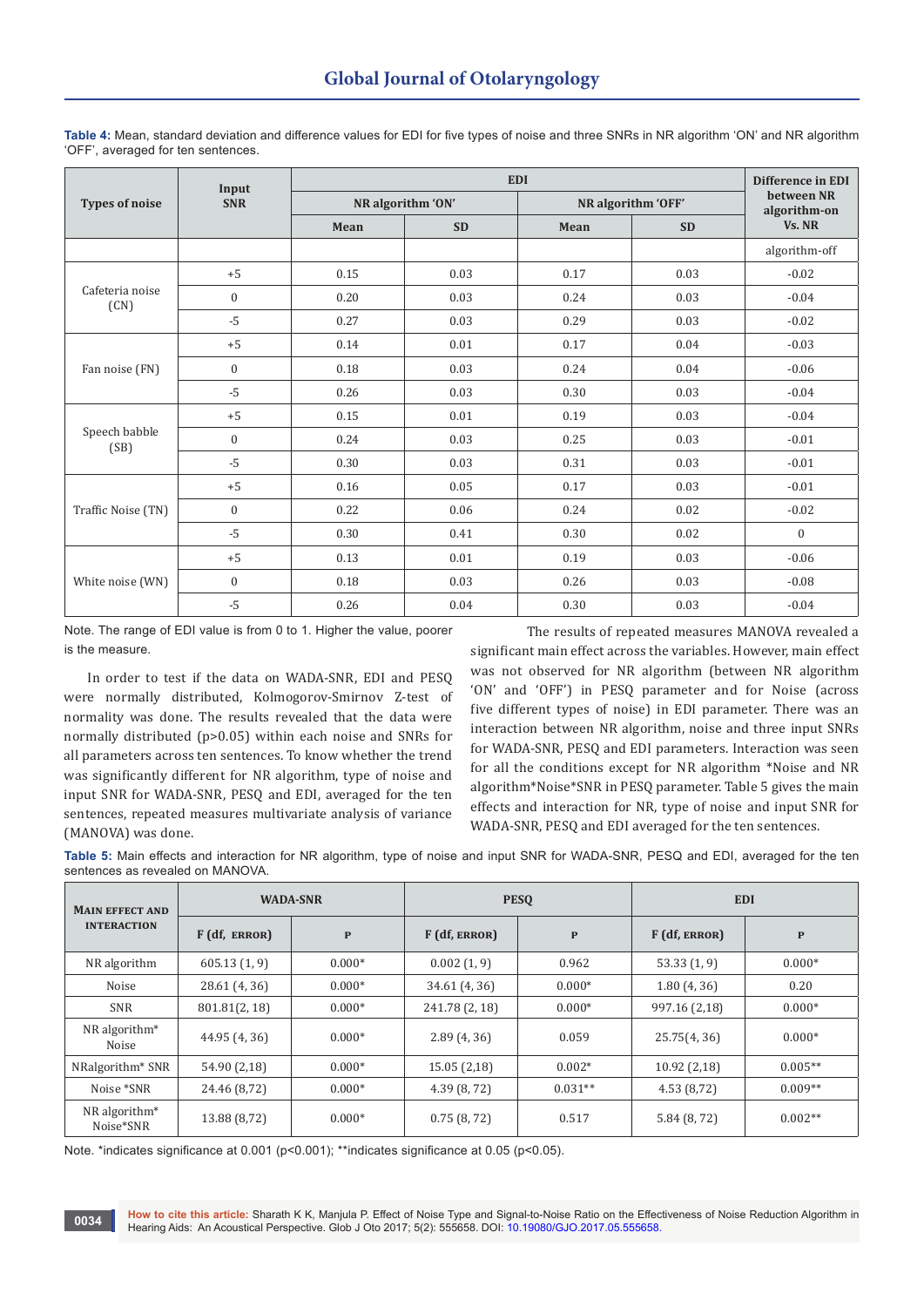To test the main effect and interaction, individual repeated measures analysis of variance (ANOVA) was done for NR algorithm 'ON' and NR algorithm 'OFF' conditions. Though repeated measures MANOVA showed main effect, because there were significant 2-way and 3-way interactions between the variables, post-hoc analysis was not considered. Thus, paired t-test was done to test the difference between NR algorithm 'ON' and NR algorithm 'OFF' conditions, i.e., comparison was done between each type of noise at a particular input SNR, NR algorithm 'ON' and with the corresponding type of noise and input SNR, NR algorithm 'OFF'. However, paired t-test was done only for WADA-SNR and EDI parameters between NR algorithm 'ON' and 'OFF' conditions since there was no main effect seen in PESQ parameter for NR algorithm in repeated measures MANOVA.

The paired t-test results indicated that there was a significant difference between NR algorithm 'ON' and 'OFF' conditions for WADA-SNR parameter across all input SNRs and for all types of noise, except for speech babble at 0 dB SNR and at -5 dB SNR. For EDI, there was no significant difference between NR algorithm 'ON' and 'OFF' condition for cafeteria noise at +5 dB SNR. It was also observed that there was no significant difference for traffic noise at all input SNRs. At 0 dB SNR and -5 dB SNR, speech babble did not have significant difference in EDI parameter between NR algorithm 'ON' and 'OFF' (Table 6). In order to test if the WADA-SNR, PESQ and EDI parameters vary between different types of noise and input SNRs, within NR algorithm 'ON' and 'OFF' condition, repeated measures ANOVA was performed i.e., in NR algorithm 'ON' and 'OFF' conditions, across different types of noise and within input SNRs and across different input SNRs within each type of noise.

Table 6: Paired t-test between NR algorithm 'ON' and NR algorithm 'OFF' for WADA-SNR and EDI parameters.

|                  |              |        | <b>WADA-SNR</b> |              | <b>EDI</b> |    |              |  |
|------------------|--------------|--------|-----------------|--------------|------------|----|--------------|--|
| <b>Input SNR</b> | <b>Noise</b> | t      | df              | $\mathbf{p}$ | t          | df | $\mathbf{p}$ |  |
|                  | CN           | 18.934 | 9               | $0.000*$     | $-1.981$   | 9  | 0.79         |  |
|                  | <b>FN</b>    | 31.789 | 9               | $0.000*$     | $-3.854$   | 9  | $0.004*$     |  |
| $+5$ dB SNR      | <b>SB</b>    | 37.058 | 9               | $0.000*$     | $-5.524$   | 9  | $0.000*$     |  |
|                  | TN           | 27.463 | 9               | $0.000*$     | $-1.381$   | 9  | 0.201        |  |
|                  | WN           | 49.590 | 9               | $0.000*$     | $-8.272$   | 9  | $0.000*$     |  |
|                  | CN           | 19.354 | 9               | $0.000*$     | $-7.499$   | 9  | $0.000*$     |  |
|                  | <b>FN</b>    | 28.572 | 9               | $0.000*$     | $-11.974$  | 9  | $0.000*$     |  |
| 0 dB SNR         | <b>SB</b>    | 2.567  | 9               | 0.030        | $-1.937$   | 9  | 0.085        |  |
|                  | TN           | 19.076 | 9               | $0.000*$     | $-1.469$   | 9  | 0.176        |  |
|                  | WN           | 27.478 | 9               | $0.000*$     | $-30.772$  | 9  | $0.000*$     |  |
|                  | CN           | 14.108 | 9               | $0.000*$     | $-5.993$   | 9  | $0.000*$     |  |
| -5 dB SNR        | <b>FN</b>    | 8.612  | 9               | $0.000*$     | $-12.769$  | 9  | $0.000*$     |  |
|                  | <b>SB</b>    | 2.095  | 9               | 0.066        | $-2.584$   | 9  | 0.030        |  |
|                  | TN           | 11.926 | 9               | $0.000*$     | 0.472      | 9  | 0.648        |  |
|                  | WN           | 8.504  | 9               | $0.000*$     | $-11.185$  | 9  | $0.000*$     |  |

Note.\*significant at 0.01 level calculated according to corrected Bonferroni (p<0.01)

# **A. Comparison of WADA-SNR, PESQ and EDI Parameters across Different Types of Noise and within Input SNRs and Across Different Input SNRs within each Type of Noise for NR algorithm 'OFF' Condition.**

*Across different types of noise.* Repeated measures ANOVA within NR algorithm 'OFF' condition for WADA-SNR, PESQ and EDI across five types of noise (cafeteria, fan, speech babble, traffic and white noise) was done. The results from WADA-SNR revealed that there was a significant difference between different types of noise at  $+5$  dB SNR [F (4, 36) = 17.56, p < 0.001], 0 dB SNR [F (4, 36) = 23.11, p<0.001] and at -5 dB SNR [F (4,

 $36$  = 23.19, p<0.001]. In order to study the types of noise that differed from each other, adjustments for multiple comparisons, Bonferroni post-hoc analysis was done. The results showed that only WADA-SNR of white noise was significantly different from all other types of noise at 0 and -5 dB SNRs. At +5 dB SNR, only cafeteria noise and traffic noise were significantly different from white noise.

The results of PESQ showed that there is a significant difference between different types of noise at +5 dB SNR [F (4,  $36$  = 46.70, p < 0.001], 0 dB SNR [F (4, 36) = 24.35, p < 0.001] and at -5 dB SNR [F  $(4, 36) = 26.39$ , p<0.001]. The results of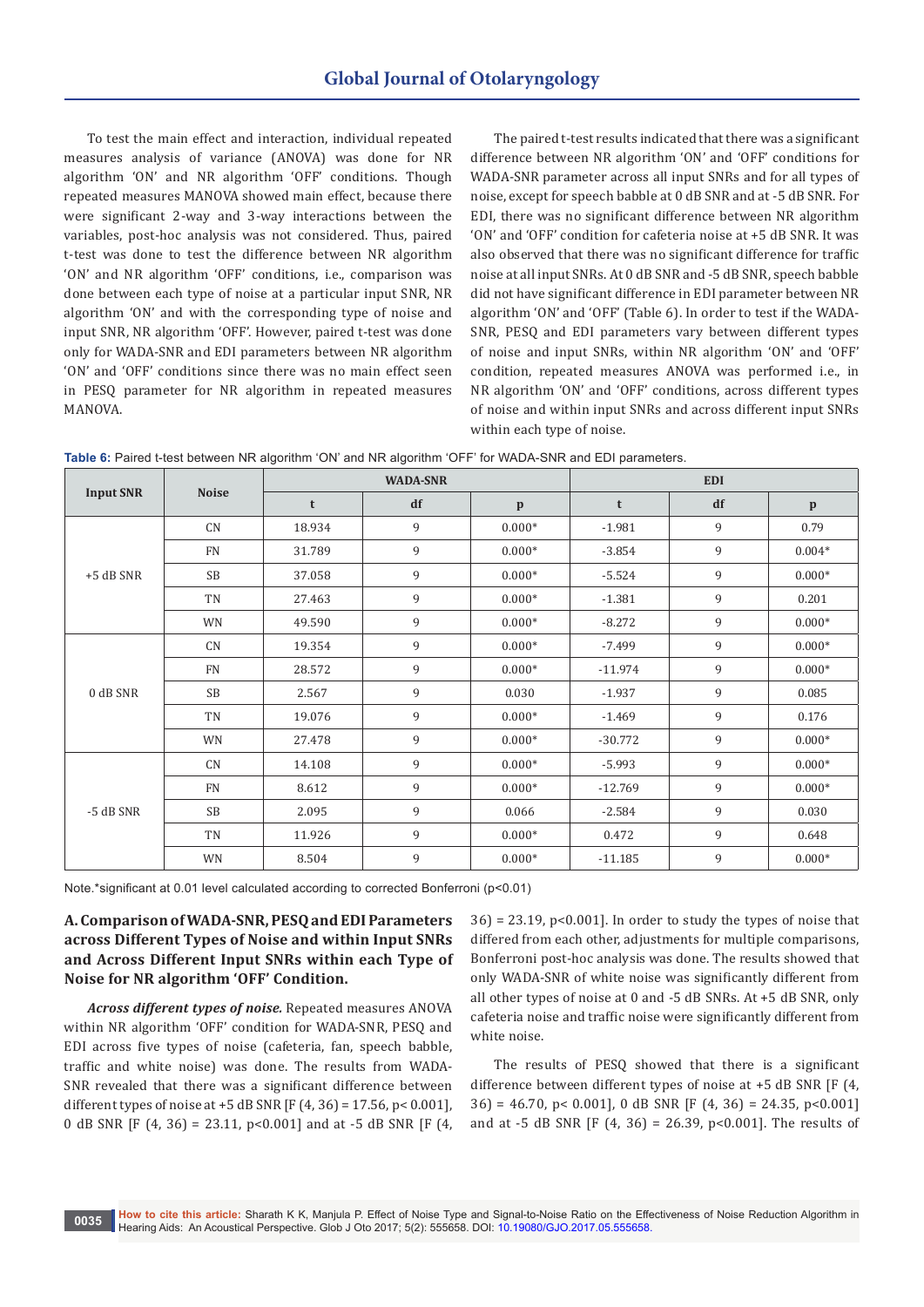adjustments for multiple comparisons, Bonferroni post-hoc analysis was similar to that of WADA-SNR. The results showed that only white noise was significantly different from all other types of noise at 0 and -5 dB SNRs. Also, at 0 dB, traffic noise was significantly different from fan noise and speech babble. At +5 dB SNR, traffic noise was significantly different from cafeteria noise, fan noise and speech babble. In addition, white noise was significantly different from fan noise and speech babble at +5 dB SNR.

It was noted that, there was a significant difference between different types of noise for EDI at  $+5$  dB SNR [F (4, 36) = 14.29, p< 0.01]. However, there was no significant difference between different types of noise at 0 dB SNR [F  $(4, 36) = 2.02$ , p>0.05] and at -5 dB SNR [F (4, 36) = 0.58, p>0.05]. In order to know the types of noise that differed from each other at +5 dB SNR, adjustments for multiple comparisons, Bonferroni post-hoc analysis was done. The results indicated that EDI of fan noise

was significantly different from cafeteria noise, speech babble and white noise. In addition, cafeteria noise was significantly different from white noise.

*Across different input SNRs (+5, 0 and -5 dB) within noise.* Repeated measures ANOVA within NR algorithm 'OFF' condition for WADA-SNR, PESQ and EDI parameters across different input SNRs (+5, 0 and -5 dB) was done. The results revealed that there was a significant difference across different SNRs for WADA-SNR, PESQ and EDI for all types of noise. The results have been tabulated in Table 7. In order to study the input SNRs that differed from each other with each type of noise, adjustments for multiple comparisons, Bonferroni post-hoc analysis was done. The results showed that WADA-SNR, PESQ and EDI parameters were significantly different for all types of noise across the all the three SNRs. However, PESQ parameter did not show any significant difference between 0 dB SNR and -5 dB SNR for fan noise.

**Table 7:** Repeated measures ANOVA within NR algorithm 'OFF' condition for WADA-SNR, PESQ and EDI parameters across different input SNRs (+5, 0 and -5 dB) within each noise.

| <b>Noise</b>  | <b>WADA-SNR</b> |              |                | <b>PESO</b> | <b>EDI</b>      |          |
|---------------|-----------------|--------------|----------------|-------------|-----------------|----------|
|               | F (df, error)   | $\mathbf{p}$ | F (df, error)  | D           | F (df, error)   | p        |
| Cafeteria     | 1036.56(2, 18)  | $0.000*$     | 29.54 (2, 18)  | $0.000*$    | 1400.66 (2, 18) | $0.000*$ |
| Fan           | 729.23 (2, 18)  | $0.000*$     | 18.67(2, 18)   | $0.000*$    | 546.77 (2, 18)  | $0.000*$ |
| Speech Babble | 499.56 (2,18)   | $0.000*$     | 31.20(2,18)    | $0.000*$    | 1549.82 (2, 18) | $0.000*$ |
| Traffic       | 32.02(2, 18)    | $0.000*$     | 260.85(2, 18)  | $0.000*$    | 464.34 (2, 18)  | $0.000*$ |
| White noise   | 233.63 (2, 18)  | $0.000*$     | 196.01 (2, 18) | $0.000*$    | 1763.76(2, 18)  | $0.000*$ |

Note:\* significant at 0.001 level

**B. Comparison of WADA-SNR, PESQ and EDI parameters across different types of noise and within input SNRs and across different input SNRs within each type of noise for NR algorithm 'ON' condition.**

*Across different types of noise.* Repeated measures ANOVA was performed within NR algorithm 'ON' condition for WADA-SNR, PESQ and EDI across five types of noises (cafeteria, fan, speech babble, traffic and white noise) within each input SNR. Results from WADA-SNR indicated that there was a significant difference between different types of noise at +5 dB input SNR  $[F (4, 36) = 13.69, p < 0.001]$ , 0 dB input SNR  $[F (4, 36) = 27.94$ ,  $p<0.001$  and at -5 dB input SNR [F (4, 36) = 47.66,  $p<0.001$ ]. Since there was significant difference, to study the types of noise that differed from each other, adjustments for multiple comparisons, Bonferroni post-hoc analysis was done.

The results showed that WADA-SNR of traffic noise was significantly different from speech babble and white noise at +5 dB input SNR. At 0 dB input SNR, white noise was significantly different from cafeteria noise, fan noise and traffic noise. It was also seen that speech babble differed significantly from cafeteria noise. However, at -5 dB input SNR, cafeteria noise was significantly different from all noise except speech babble. The

traffic noise was significantly different from all other types of noise.

Analysis of data on PESQ demonstrated that there was a significant difference between different types of noise at +5 dB input SNR [F  $(4, 36) = 21.03$ , p< 0.001], 0 dB input SNR [F  $(4, 36) = 9.27$ ,  $p < 0.01$  and at -5 dB input SNR [F  $(4, 36) = 7.70$ , p<0.01]. Adjustments for multiple comparisons, Bonferroni post-hoc analysis was done to find out the types of noise that differed from each other. The results unveiled that white noise was significantly different from cafeteria noise at all the three input SNRs. In addition, white noise was significantly different from speech babble and fan noise at +5 dB input SNR and with only fan noise at 0 dB input SNR.

On a similar line, EDI showed that there was a significant difference between different types of noise at 0 dB input SNR [F  $(4, 36) = 5.95$ ,  $p < 0.05$  and at  $-5$  dB input SNR [F  $(4, 36) = 5.06$ , p<0.05]. However, there was no significant difference between different types of noise at  $+5$  dB input SNR [F (4, 36) = 1.95, p> 0.05]. Bonferroni post-hoc analysis showed that only EDI of white noise was significantly different from speech babble at 0 dB input SNR.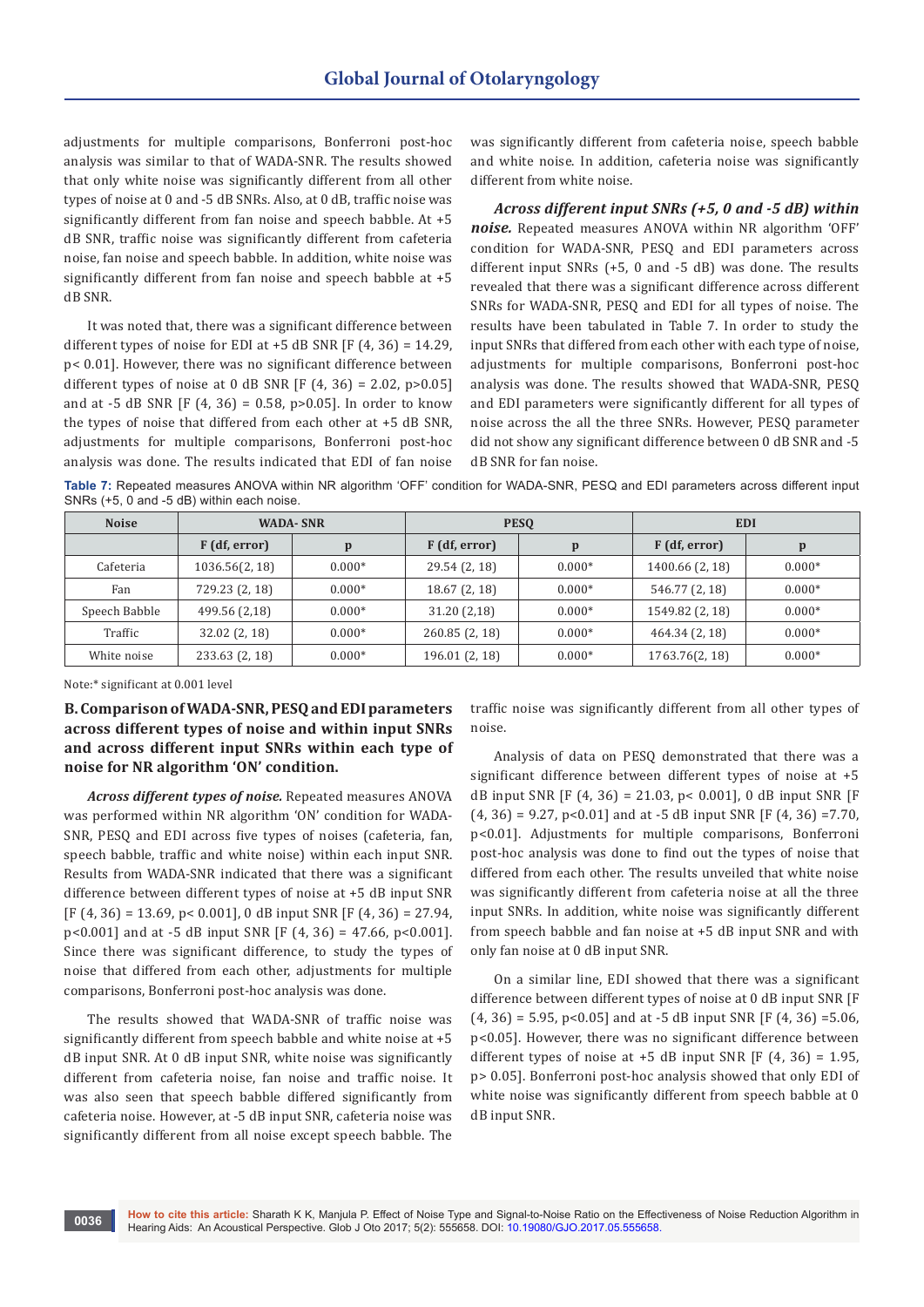| <b>Noise</b>  | <b>WADA-SNR</b> |              |                               | <b>PESO</b> | <b>EDI</b>      |              |
|---------------|-----------------|--------------|-------------------------------|-------------|-----------------|--------------|
|               | F (df, error)   | $\mathbf{p}$ | F (df, error)<br>$\mathbf{p}$ |             | $F$ (df, error) | $\mathbf{p}$ |
| Cafeteria     | 202.92 (2, 18)  | $0.000*$     | 46.64(2, 18)                  | $0.000*$    | 164.53 (2, 18)  | $0.000*$     |
| Fan           | 415.95 (2, 18)  | $0.000*$     | 30.62(2, 18)                  | $0.000*$    | 161.73(2, 18)   | $0.000*$     |
| Speech Babble | 154.73 (2, 18)  | $0.000*$     | 27.43 (2, 18)                 | $0.000*$    | 262.27 (2, 18)  | $0.000*$     |
| Traffic       | 49.01 (2, 18)   | $0.000*$     | 87.33 (2, 18)                 | $0.000*$    | 145.96 (2, 18)  | $0.000*$     |
| White noise   | 1419.48 (2, 18) | $0.000*$     | 190.53 (2, 18)                | $0.000*$    | 184.22 (2, 18)  | $0.000*$     |

**Table 8:** Repeated measures ANOVA within NR algorithm 'ON' condition for WADA-SNR, PESQ and EDI parameters across different input SNRs (+5, 0 and -5 dB) within each noise.

Note:\* significant at 0.001 level

*Across different input SNRs (+5, 0 and -5 dB) within noise*. Repeated measures ANOVA within NR algorithm 'ON' condition for WADA-SNR, PESQ and EDI parameters across different input SNRs (+5, 0 and -5 dB) demonstrated that there was a significant difference across different SNRs for WADA-SNR, PESQ and EDI for all types of noise, similar to results of NR algorithm 'OFF' condition. The results have been tabulated in Table 8. Bonferroni post-hoc analysis indicated that WADA-SNR, PESQ and EDI parameters were significantly different for all types of noise across all the three input SNRs.

## **Discussion**

# **Noise Alone Condition**

The results from noise alone condition revealed that for NR algorithm 'ON' condition, the overall and 90th percentile LAeq were lower than for NR algorithm 'OFF' condition for all types of noise. However, this difference was marked at the 90th percentile. From this it can be construed that when NR algorithm was 'ON' in the hearing aid, it would aid in reducing the noise. Depending on the spectral characteristics of noise, it was observed that steady noise (cafeteria, fan & white noise) had greater reduction when compared to noise that had more speech-like varying spectrum viz., speech babble. Traffic noise had greater reduction at 90th percentile in NR algorithm 'ON' (51.8 dB) compared to NR algorithm 'OFF' (59.1 dB) i.e., 7.3 dB reduction, which could be attributed to its unique temporal characteristics i.e., impulsive nature at irregular intervals and decreased modulations.

In a similar study, Summe [39] found that there was more reduction in noise for some of the types of noise viz., jet noise and fan noise by 4.6 dB and 2.4 dB respectively, with NR algorithm 'ON' and only for a few hearing aids. The effectiveness of NR algorithm was studied by Rout et al. [13] with 20 new stimuli of which speech-shaped steady state noise provided an average reduction in noise varying from 2.5 dB to 13 dB across hearing aids. Zakis et al. [40] studied the effects of four configurations of an environmental noise reduction (ENR) algorithm on preferences, speech understanding and satisfaction. They reported that the gain reduction at 0 dB modulation depth was either 10 dB in all channels (ENR strong flat) or shaped from 2–10 dB across

channels according to a speech importance function. It could be concluded that modulation based NR algorithm when 'ON' would aid in reducing the noise.

# **Speech in Noise Condition**

The paired t-test results indicated that there was a significant difference between NR algorithms 'ON' and 'OFF' conditions for WADA-SNR parameter across all input SNRs and for all types of noise, which would indicate that NR algorithm was helpful in reducing noise. However, there was no significant difference for speech babble at 0 dB input SNR and at -5 dB input SNR. This could be due to the fact that the other types of noise had nonspeech like characteristics and speech babble had speech-like characteristics. Clean speech has considerably more amplitude fluctuations than speech in a babble or speech-shaped noise [41], hence making a modulation based algorithm difficult in differentiating speech and noise.

However, since the spectral and temporal features are better represented for speech at +5 dB, it could be postulated that noise reduction algorithm could easily differentiate between speech babble and actual speech and thus there was an improvement in output SNR for speech babble only at +5 dB of input SNR. From this it can be inferred that with good / favorable SNRs, NR algorithm is able to provide better results for even speech shaped noise. Bentler and Chiou [41] suggest that the signal-tonoise ratio would also influence the trigger of noise reduction algorithm and influence the gain reduction.

For EDI, there was a significant difference between NR algorithm 'ON' and 'OFF' conditions for fan, traffic and white noise at all input SNRs which shows that NR algorithm was capable of reducing noise, in turn depicting a better speech envelope in comparison to NR algorithm 'OFF'. Walaszek [42] evaluated EDI using Danish sentences in the presence of a single female talker background noise or in presence of International Collegium of Rehabilitative Audiology (ICRA) noise. The digital noise reduction and directional microphone modes were disabled. Mean EDIs varied from .12 to .22 depending type of background noise. The present study also reports similar EDI results. The EDI values varied as the background noise changed and across different SNRs and mean EDIs ranged between 0.17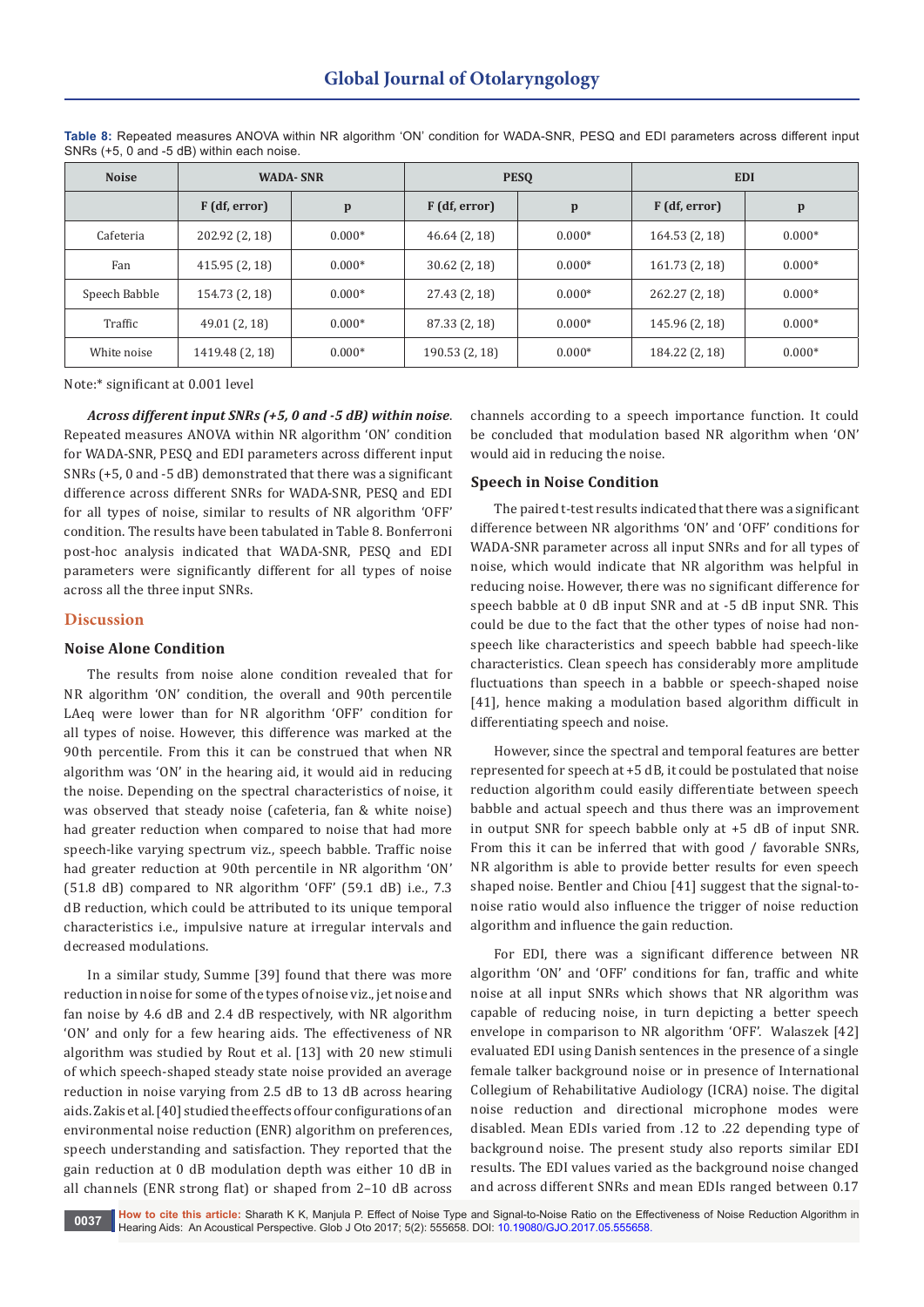and 0.30 in the NR algorithm 'OFF'. And EDI ranged from 0.13 to 0.27 in the NR algorithm 'ON' position as the background noise varied across different SNRs.

It was also observed that as the background noise was more stationary, the EDIs were lower than for fluctuating types of noise. Hence, it could be postulated that EDI may aid as a tool to assess temporal variations for a stationary noise like white noise and fan noise and may not be a good tool for assessing highly fluctuating noises. The perceived quality of speech as measured from PESQ parameter showed a better quality representation as the SNR increased. Huber et al. [43] evaluated the performance of objective speech and audio quality measures in predicting the perceived quality of frequency compressed speech in hearing aids. They concluded that there was a very clear association between SNR and PESQ values.

The major difference in SNR values were reflected in the speech quality; a higher SNR (signal to noise ratio) gave a higher PESQ value (speech quality measurement). The PESQ results of the present study are also in congruent with the above. Beerends et al. [32] and Ma et al., [31] have tested the PESQ measure in predicting speech intelligibility. Both studies have reported high correlation ( $r = 0.9$ ;  $r = 0.77 - 0.79$ ) of PESQ measure in predicting intelligibility of consonants and sentences in noise. In the present study, it was seen that the speech quality measure was better in the presence of white noise as against all the other types of noise. This could be attributed to the spectral characteristics of the noise and since the NR algorithm in the study was modulation based, NR algorithm was effective in distinguishing speech and noise. Hu and Loizou [19] showed that some noise-suppression algorithms may degrade speech intelligibility by attenuating the spectral characteristics near format frequency in noisy conditions. This may also be the reason that the speech quality measure was not uniform across all types of noise.

In addition, the variation across the parameters WADA-SNR, PESQ and EDI for different types of noise within each input SNR for were not the same since each of these parameters measure a different aspect or feature of the speech signal. As the SNR increased, the speech signal is better represented and vice versa when the SNR decreases. Thus, there were differences observed for each type of noise across SNRs.

Chong and Jenstad [44] assessed the amount of noise level reduction and processing of phonemes by the digital noise reduction in the hearing aids in. Three types of noise were used as stimuli. They found that most of the noise reduction used in hearing aids were effective in reducing only pink and cafeteria noise. However, the ICRA noise was slightly increased. The noise reduction was greater as the number of channels increased. The level of the fricatives did not change after it was processed through DNR, but levels of some fricatives were enhanced up by 10 dB particularly for pink noise. Similar results was also seen in the present study i.e., it was noted that there was greater

reduction of noise in the higher frequencies in the presence of white noise. From the above results, Miller [12] postulated that noise reduction algorithms may potentially improve the SNR.

In the present study, as there was improvement in the output SNR, there was better quality depiction of the output signal and good envelope representation with increase in input SNR. This is evident in the mean values provided across Tables 2-4. The NR algorithm 'ON' condition had better performance than NR algorithm 'OFF' condition. The action of the noise reduction algorithm might have played a role in identifying the modulations of each type of noise and reducing each type of noise in NR algorithm 'ON' condition. Hence, the combination of both the factors have added in bringing about differences across noise within each input SNR.

# **Conclusion**

The present study evaluated the effect of noise type and input SNR on the NR algorithm in the hearing aid. Also, the present study utilized parameters which could extract the spectral and temporal aspects of speech signal in assessing the output from hearing aid. This might help in elaborating and understanding the subtle changes in the output of the hearing aid with and without NR algorithm processing. To summarize the findings of the study: NR algorithm in the study was effective in reducing different types of noise encountered daily in the environment as evident from the noise only condition. This may help the hearing aid user to be comfortable in noisy environment. It was also seen that, the effectiveness of NR algorithm varied on temporal and spectral parameters of noise.

As evidenced from previous literature, the present study also concludes that noise types which have more speech-like features are less detected by NR algorithm, than noise that are non-speech like. The effectiveness of NR algorithm also depends on the SNR of the input signal. Higher the SNR of the input signal (+5 dB), more benefits are derived from NR algorithm. Analyses of the output of the hearing with NR algorithm 'ON' and 'OFF' using parameters WADA-SNR, PESQ and EDI facilitated in concluding that NR algorithm was effective in enhancing certain acoustic parameters of speech such as SNR and envelope; however, the perceptual quality of speech, predicted for acoustical signal was not improved.

Thus, it can be concluded that NR algorithm when 'ON' is helpful in reducing noise which in turn can improve the duration of hearing aid usage and speech perception. However, the amount of reduction provided by NR algorithm depends on the type of noise, and the SNR in the environment. The relation between changes in the objective parameters WADA-SNR, EDI, and PESQ and behavioral measures should be explored. Also, though improvements were derived when NR algorithm was 'ON' through acoustical measurements, equivalent improvements/ benefits may or may not be reflected in behavioral measures.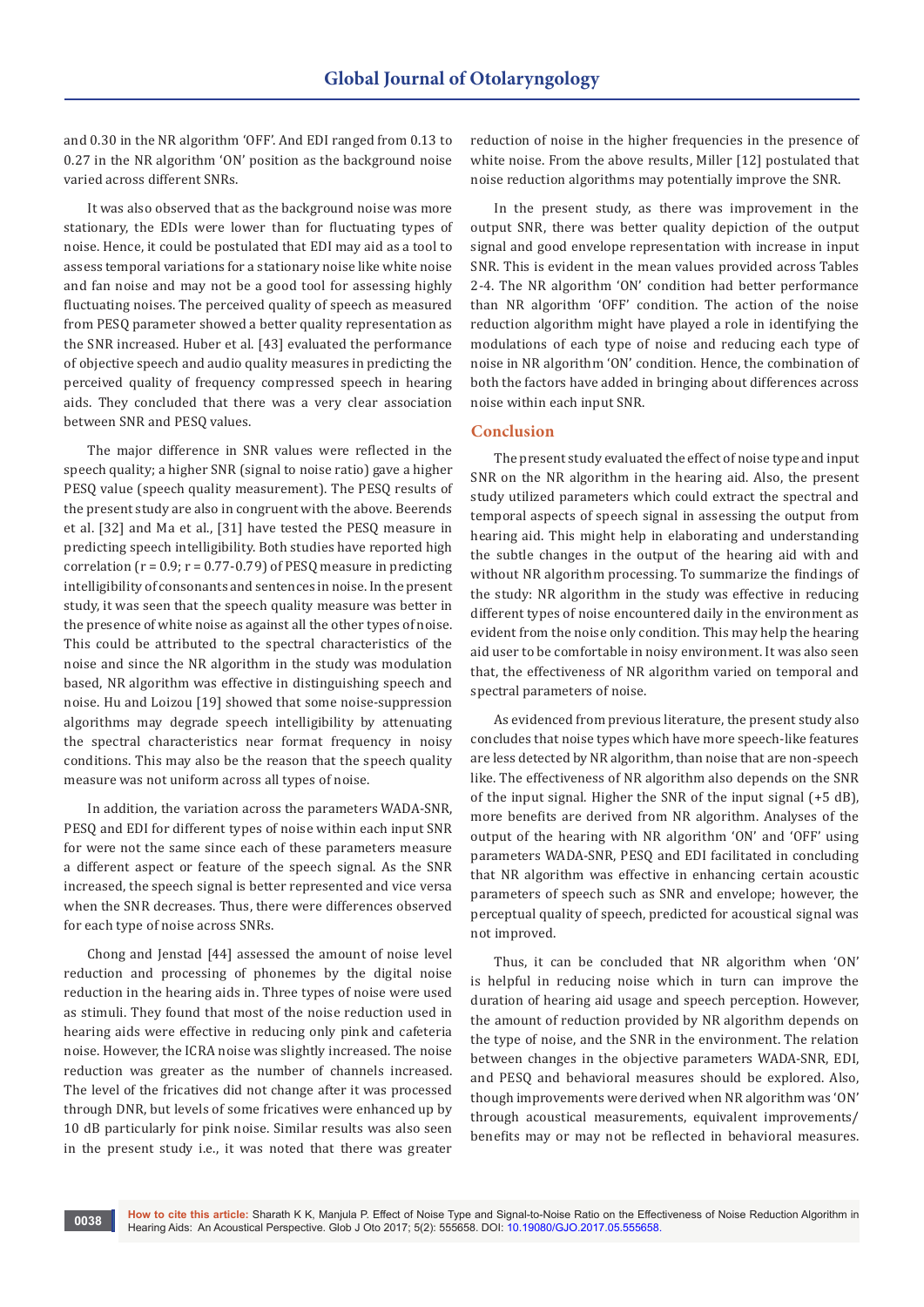Hence, it is important to verify whether changes in the acoustical signal with NR algorithm 'ON' are being reflected in the behavioral measure and this needs to be studied to conclude the actual real world benefit of NR algorithm.

#### **Acknowledgement**

We like to acknowledge the Director, All India Institute of Speech and Hearing (AIISH), Mysuru and HOD-Audiology, AIISH, Mysuru for providing the infrastructure and equipment for the study.

#### **References**

- 1.[Bentler RA \(2005\) Effectiveness of Directional Microphones and Noise](https://www.ncbi.nlm.nih.gov/pubmed/16295234)  [Reduction Schemes in Hearing Aids: A Systematic Review of the](https://www.ncbi.nlm.nih.gov/pubmed/16295234)  [Evidence. J Am AcadAudiol 16\(7\): 473-484.](https://www.ncbi.nlm.nih.gov/pubmed/16295234)
- 2.[Powers TA, Branda E, Hernandez A, Pool A \(2006\) Study finds real-world](http://journals.lww.com/thehearingjournal/Fulltext/2006/02000/Study_finds_real_world_benefit_from_digital_noise.5.aspx)  [benefit from digital noise reduction. Hear J 59\(2\): 26-30.](http://journals.lww.com/thehearingjournal/Fulltext/2006/02000/Study_finds_real_world_benefit_from_digital_noise.5.aspx)
- 3. [Oliveira JR, Lopes ES, Alves AF \(2010\) Speech perception of hearing](https://www.ncbi.nlm.nih.gov/pubmed/20339683)  [impaired people using a hearing aid with noise suppression algorithms.](https://www.ncbi.nlm.nih.gov/pubmed/20339683)  [Braz J Otorhinolaryngol 76\(1\): 14-17.](https://www.ncbi.nlm.nih.gov/pubmed/20339683)
- 4.[Walden BE, Surr RK, Cord MT, Edwards B, Olson L \(2000\) Comparison](https://www.ncbi.nlm.nih.gov/pubmed/11198072)  [of Benefits Provided by Different Hearing Aid Technologies. J Am](https://www.ncbi.nlm.nih.gov/pubmed/11198072)  [AcadAudiol 11\(10\): 540-560.](https://www.ncbi.nlm.nih.gov/pubmed/11198072)
- 5. [Bentler R, Wu YH, Kettel J, Hurtig R \(2008\) Digital noise reduction:](https://www.ncbi.nlm.nih.gov/pubmed/18698521)  [outcomes from laboratory and field studies. Int J Audiol 47\(8\): 447-60.](https://www.ncbi.nlm.nih.gov/pubmed/18698521)
- 6. [Hickson L, Thyer N, Bates D \(1999\) Acoustic Analysis of Speech through](https://www.ncbi.nlm.nih.gov/pubmed/10613351)  [a Hearing Aid : Consonant-Vowel Ratio Effects with Two- Channel](https://www.ncbi.nlm.nih.gov/pubmed/10613351)  [Compression Amplification. J Am AcadAudiol 10\(10\): 549-556.](https://www.ncbi.nlm.nih.gov/pubmed/10613351)
- 7. [Lai Y, Tang S, Tsai K, Young S \(2013\) Objective Measurement of Speech](https://www.researchgate.net/publication/287780712_Objective_measurement_of_speech_quality_for_hearing_aids)  [Quality for Hearing Aids. J Med Bio Eng 33: 576-582.](https://www.researchgate.net/publication/287780712_Objective_measurement_of_speech_quality_for_hearing_aids)
- 8.[Peeters H, Kuk F, Lau C, Keenan D \(2009\) Subjective and Objective](https://www.ncbi.nlm.nih.gov/pubmed/19927672)  [Evaluation of Noise Management Algorithms. J Am AcadAudiol 20\(2\):](https://www.ncbi.nlm.nih.gov/pubmed/19927672)  [89-98.](https://www.ncbi.nlm.nih.gov/pubmed/19927672)
- 9. Shiran N, Shallom ID (2009) Enhanced PESQ algorithm for objective assessment of speech quality at a continuous varying delay. Quality of Multimedia Experience, International workshop on, IEEE, San Diego, CA, USA.
- 10. [Zakis JA, Wise C \(2007\) The acoustic and perceptual effects of two](https://www.ncbi.nlm.nih.gov/pubmed/17297798)  [noise-suppression algorithms. J Acoust Soc Am 121\(1\): 433-441.](https://www.ncbi.nlm.nih.gov/pubmed/17297798)
- 11. Souza PE, Tremblay KL (2006) New Perspectives on Assessing Amplification Effects, Trends Amplif 10: 119-143.
- 12. Miller CW (2013) The Role of Aided Signal-to-Noise Ratio in Aided Speech Perception in Noise Washington: Washington University, USA, (Unpublished doctoral dissertation).
- 13. Rout A, Hanline LE, Halling DC (2007) New stimuli for evaluation of multichannel noise reduction hearing aids. Proceedings of the European Federation of Audiological Societies from the 8th EFAS Congress  $/10<sup>th</sup>$  Congress of the German Society of Audiology, Heidelberg, Germany, Europe.
- 14. [Mueller HG, Weber J, Hornsby BWY \(2006\) The effects of digital noise](http://journals.sagepub.com/doi/abs/10.1177/1084713806289553)  [reduction on the acceptance of background noise. Trends Amplif 10:](http://journals.sagepub.com/doi/abs/10.1177/1084713806289553)  [83-93.](http://journals.sagepub.com/doi/abs/10.1177/1084713806289553)
- 15. [Palmer CV, Bentler R, Mueller HG \(2006\) Amplification with digital](https://www.ncbi.nlm.nih.gov/pubmed/16959733)  [noise reduction and the perception of annoying and aversive sounds.](https://www.ncbi.nlm.nih.gov/pubmed/16959733)  [Trends Amplif 10\(2\): 95-104.](https://www.ncbi.nlm.nih.gov/pubmed/16959733)
- 16. [Hagerman B, Olofsson A \(2004\) A method to measure the effect of](http://www.ingentaconnect.com/contentone/dav/aaua/2004/00000090/00000002/art00016)  [noise reduction algorithms using simultaneous speech and noise. Acta](http://www.ingentaconnect.com/contentone/dav/aaua/2004/00000090/00000002/art00016)  [Acustica 90\(2\): 356-361.](http://www.ingentaconnect.com/contentone/dav/aaua/2004/00000090/00000002/art00016)
- 17. [Souza P, Jenstad L, Boike K \(2006\) Measuring the acoustic effects of](https://www.ncbi.nlm.nih.gov/pubmed/16454262)  [compression amplification on speech in noise. J AcoustSoc Am 119\(1\):](https://www.ncbi.nlm.nih.gov/pubmed/16454262)  [41-44.](https://www.ncbi.nlm.nih.gov/pubmed/16454262)
- 18. [Naylor G, Johannesson RB \(2009\) Long-term signal-to-noise ratio](https://www.ncbi.nlm.nih.gov/pubmed/19927686)  [at the input and output of amplitude-compression systems. J Am](https://www.ncbi.nlm.nih.gov/pubmed/19927686)  [AcadAudiol 20\(3\): 161-171.](https://www.ncbi.nlm.nih.gov/pubmed/19927686)
- 19. [Hu Y, Loizou PC \(2008\) Evaluation of Objective Quality Measures for](http://ieeexplore.ieee.org/document/4389058/?reload=true)  [Speech Enhancement. IEEE Trans. Audio, Speech, and Lang Processing](http://ieeexplore.ieee.org/document/4389058/?reload=true)  [16\(1\): 229-238.](http://ieeexplore.ieee.org/document/4389058/?reload=true)
- 20. Eneman K (2008) Evaluation of signal enhancement algorithms for hearing instruments. Presented at the16<sup>th</sup> European Signal Processing Conference, Lausanne.
- 21. Nilsson MJ, Bray VH (2004) The Noise Reduction Index : Benchtop Estimate of SNR Changes. Poster presented at the IHCON, Tahoe City, California, USA.
- 22. [Kressner AA, Anderson DV, Rozell CJ \(2012\) Evaluating the](http://citeseerx.ist.psu.edu/viewdoc/download?doi=10.1.1.708.6339&rep=rep1&type=pdf)  [generalization of the Hearing Aid Speech Quality Index \(HASQI\). IEEE](http://citeseerx.ist.psu.edu/viewdoc/download?doi=10.1.1.708.6339&rep=rep1&type=pdf)  [Trans Audio, Speech, and Lang Proc 407-415.](http://citeseerx.ist.psu.edu/viewdoc/download?doi=10.1.1.708.6339&rep=rep1&type=pdf)
- 23. Kim C, Stern RM, International Speech Communication Association (2008) Robust Signal-to-Noise Ratio Estimation Based on Waveform Amplitude Distribution Analysis, Brisbane, Australia, 22-26.
- 24. [Souza P, Hoover E, Gallun F \(2012\) Application of the Envelope](https://www.ncbi.nlm.nih.gov/pubmed/22232401)  [Difference Index to spectrally sparse speech. J Speech Lang Hear Res](https://www.ncbi.nlm.nih.gov/pubmed/22232401)  [55\(3\): 824-837.](https://www.ncbi.nlm.nih.gov/pubmed/22232401)
- 25. [Moore BCJ, Glasberg BR, Baer T \(1997\) A Model for the Prediction of](http://www.aes.org/e-lib/browse.cfm?elib=10272)  [Thresholds, Loudness, and Partial Loudness. J Audio Eng Soc 45\(4\):](http://www.aes.org/e-lib/browse.cfm?elib=10272)  [224-240.](http://www.aes.org/e-lib/browse.cfm?elib=10272)
- 26. [Kates JM \(1985\) A central spectrum model for the perception of](https://www.ncbi.nlm.nih.gov/pubmed/2985674)  [coloration in filtered Gaussian noise. J Acoust Soc Am 77\(4\): 1529.](https://www.ncbi.nlm.nih.gov/pubmed/2985674)
- 27. [Huber R, Kollmeier B \(2006\) PEMO-Q: A new method for objective](http://ieeexplore.ieee.org/Xplore/login.jsp?url=http%3A%2F%2Fieeexplore.ieee.org%2Fiel5%2F10376%2F36074%2F01709880.pdf&authDecision=-203)  [audio quality assessment using a model of auditory perception. IEEE](http://ieeexplore.ieee.org/Xplore/login.jsp?url=http%3A%2F%2Fieeexplore.ieee.org%2Fiel5%2F10376%2F36074%2F01709880.pdf&authDecision=-203)  [Trans Audio, Speech, and Lang Processing 14\(6\): 1902-1911.](http://ieeexplore.ieee.org/Xplore/login.jsp?url=http%3A%2F%2Fieeexplore.ieee.org%2Fiel5%2F10376%2F36074%2F01709880.pdf&authDecision=-203)
- 28. Rix AW, Beerends JG, Hollier MP, Hekstra AP (2001) Perceptual evaluation of speech quality (PESQ) - A new method for speech quality assessment of telephone networks and codecs. Acoustics, Speech, and Signal Processing, 2001 IEEE International Conference on, 749-752.
- 29. Rix AW, Hollier MP (2000) The perceptual analysis measurement system for robust end-to-end speech quality assessment. In Acoustics, Speech, and Signal Processing, 2000 IEEE International Conference on, 1515-1518.
- 30. [Beerends J, Hekstra A, Rix A, Hollier M \(2002\) Perceptual evaluation of](http://www.aes.org/e-lib/browse.cfm?elib=11062)  [speech quality \(PESQ\) - The new ITU standard for end-to-end speech](http://www.aes.org/e-lib/browse.cfm?elib=11062)  [quality assessment. Part II - Psychoacoustic model. J Audio Eng Soc](http://www.aes.org/e-lib/browse.cfm?elib=11062)  [50\(10\): 765-778.](http://www.aes.org/e-lib/browse.cfm?elib=11062)
- 31. Ma J, Hu Y, Loizou PC (2009) Objective measures for predicting speech intelligibility in noisy conditions based on new band-importance functions. J Acoust Soc Am 125(5): 3387-3405.
- 32. Beerends JG, van Wijngaarden S, van Buuren R (2005) Extension of ITU-T Recommendation P.862 PESQ towards Measuring Speech Intelligibility with Vocoders. In New Directions for Improving Audio Effectiveness (pp. 10-1 - 10-6). Meeting Proceedings RTO-MP-HFM-123, Paper 10. Neuilly-sur-Seine, France: RTO.
- 33. [Kates JM, Arehart KH \(2010\) The Hearing-Aid Speech Quality Index](http://www.aes.org/e-lib/browse.cfm?elib=17126)  [\(HASQI\). J Audio Eng Soc 58: 363-381.](http://www.aes.org/e-lib/browse.cfm?elib=17126)